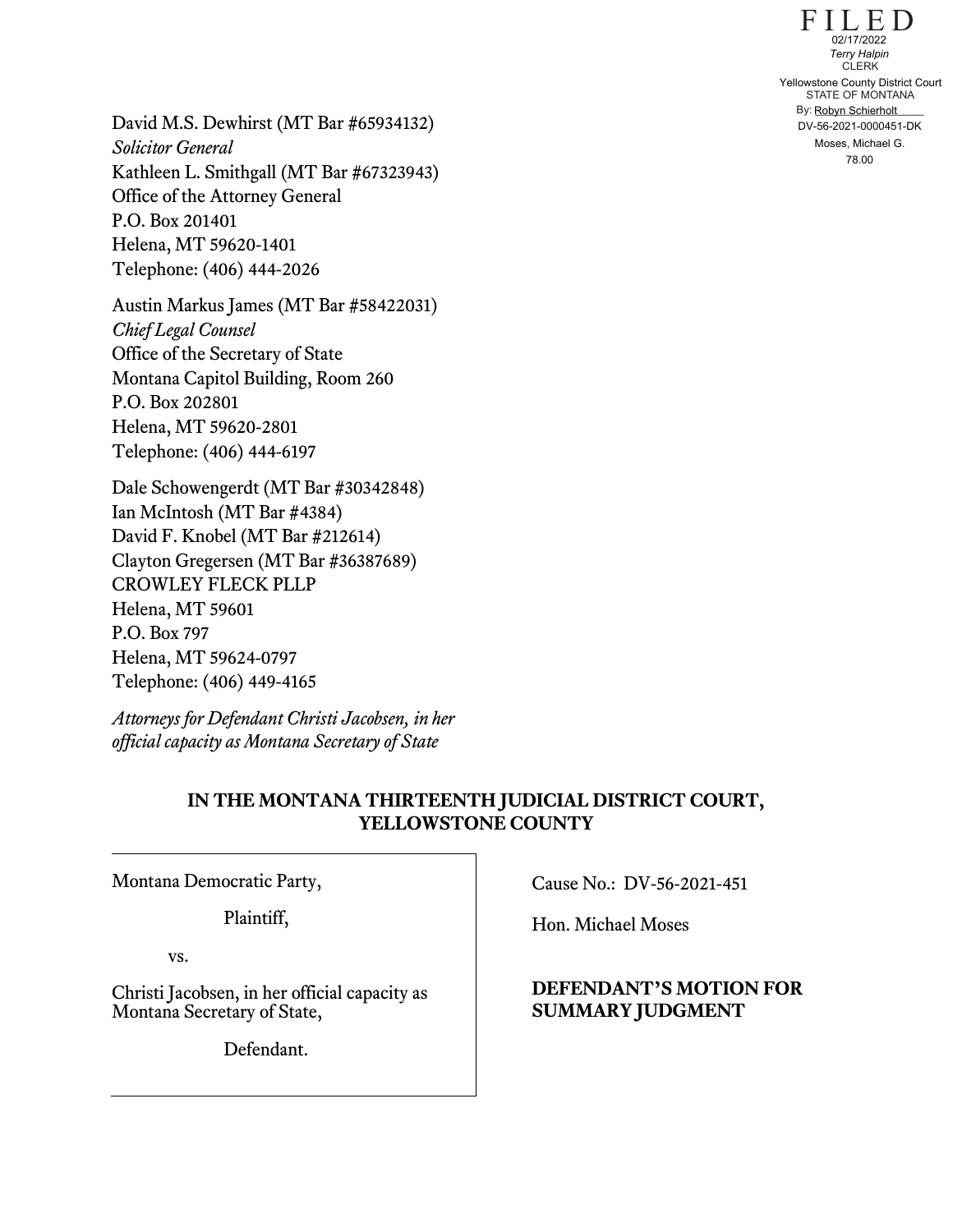WESTERN NATIVE VOICE, Montana Native Vote, Blackfeet Nation, Confederated Salish and Kootenai Tribes, Fort Belknap Indian Community, and Northern Chevenne Tribe,

## Plaintiffs,

vs.

Christi Jacobsen, in her official capacity as Montana Secretary of State,

Defendant.

Montana Youth Action, Forward Montana Foundation, and Montana Public Interest Group,

Plaintiffs,

vs.

Christi Jacobsen, in her official capacity as Montana Secretary of State,

Defendant.

Defendant Christi Jacobsen, in her official capacity as Montana Secretary of State, submits this Motion for Summary Judgment pursuant to Montana Rule of Civil Procedure 56(c)(3). Summary judgment is appropriate because there are no genuine issues of material fact, and Defendant is entitled to judgment as a matter of law.

Defendant specifically requests the Court enter summary judgment in her favor on all claims Plaintiffs have pled in this consolidated docket. The factual and legal bases for Defendant's Motion for Summary Judgment are set out in detail in Defendant's Brief in Response to Plaintiffs' Preliminary Injunction Motions and in Support of Defendant's Motion for Summary Judgment, which is filed concurrently with this Motion. Boiled down, the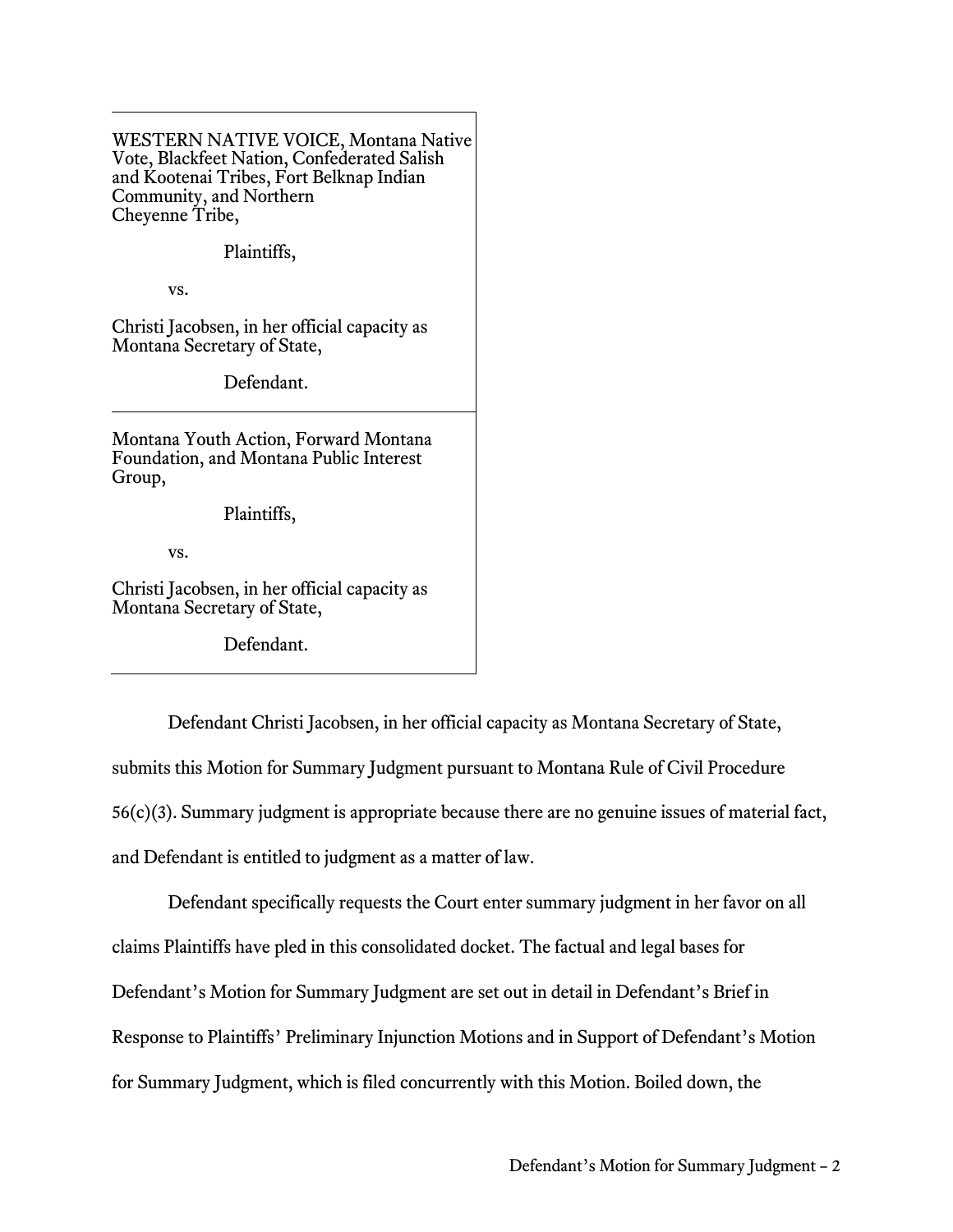undisputed material facts at issue confirm Plaintiffs cannot carry their "heavy burden" of proving the various statutes they have challenged are "unconstitutional 'beyond a reasonable doubt.'" *Brown v. Gianforte*, 2021 MT 149, ¶ 32, 404 Mont. 269, 488 P.3d 548 (citations omitted). Defendant also has filed a Statement of Undisputed Facts, with attached exhibits, in support of this Motion.

Counsel for all Plaintiffs in this matter have been contacted, and all Plaintiffs all oppose Defendant's Motion for Summary Judgment.

Dated this 16th day of February, 2022.

By\_*Dale Schowengerdt*\_\_\_\_\_

CROWLEY FLECK PLLP P.O. Box 797 Helena, MT 59624-0797

Attorney for Defendant Christi Jacobsen, in her official capacity as Montana Secretary of State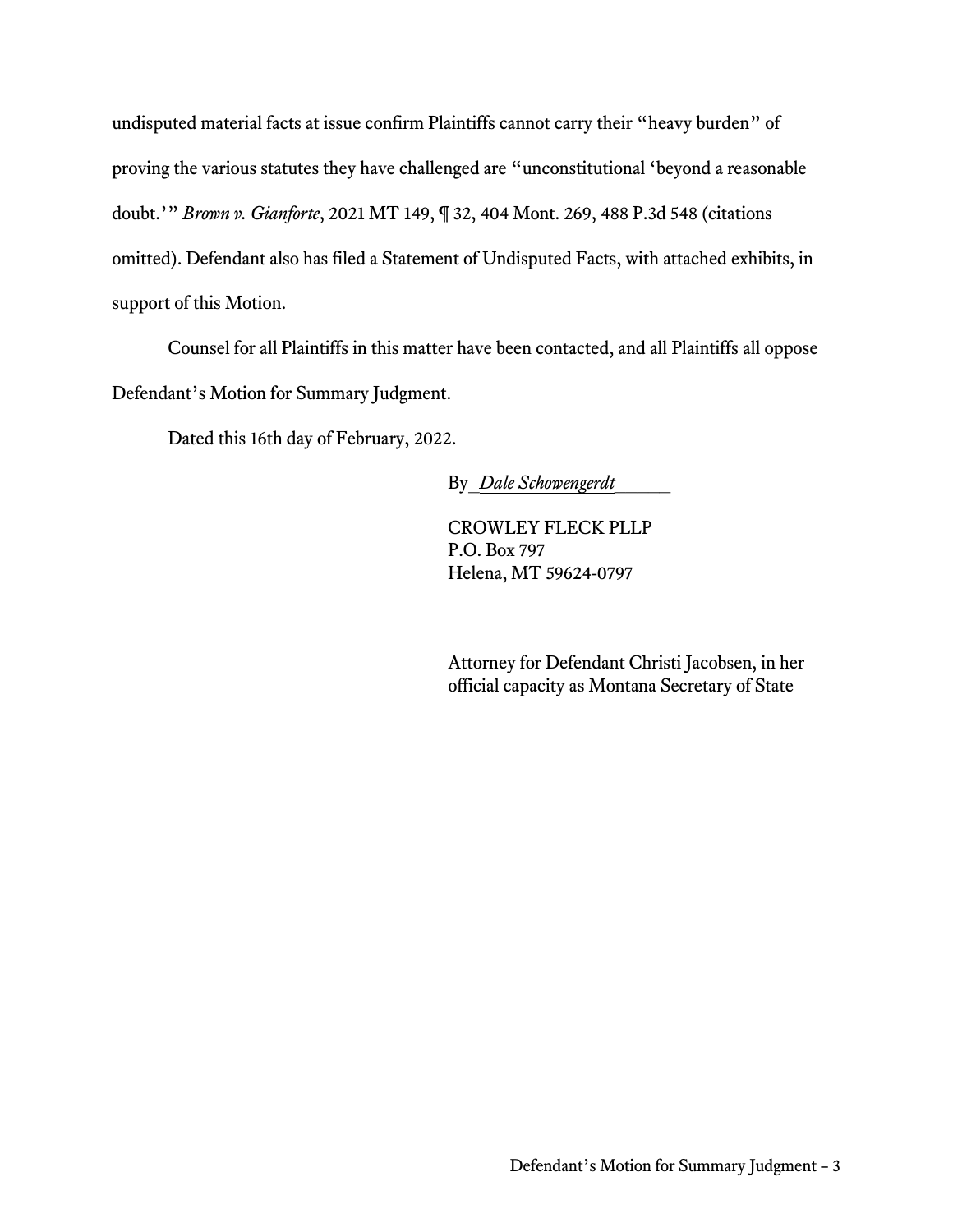## **CERTIFICATE OF SERVICE**

I, Dale Schowengerdt, hereby certify that I have served true and accurate copies of the foregoing Motion - Motion for Summary Judgment (Government) to the following on 02-17-2022:

Alexander H. Rate (Attorney) 713 Loch Leven Drive Livingston MT 59047 Representing: Western Native Voice Service Method: eService

Ryan Ward Aikin (Attorney) 1018 Hawthorne St. Missoula MT 59802 Representing: Blackfeet Nation Service Method: eService

Rylee Sommers-Flanagan (Attorney) 40 W. Lawrence Street Helena MT 59601 Representing: Forward Montana Foundation, Montana Public Interest Reserch Grp., Blackfeet Nation, Montana Youth Action Service Method: eService

Matthew Prairie Gordon (Attorney) 1201 Third Ave Seattle WA 98101 Representing: Montana Democratic Party Service Method: eService

John C. Heenan (Attorney) 1631 Zimmerman Trail, Suite 1 Billings MT 59102 Representing: Montana Democratic Party Service Method: eService

Peter M. Meloy (Attorney) 2601 E. Broadway 2601 E. Broadway, P.O. Box 1241 Helena MT 59624 Representing: Montana Democratic Party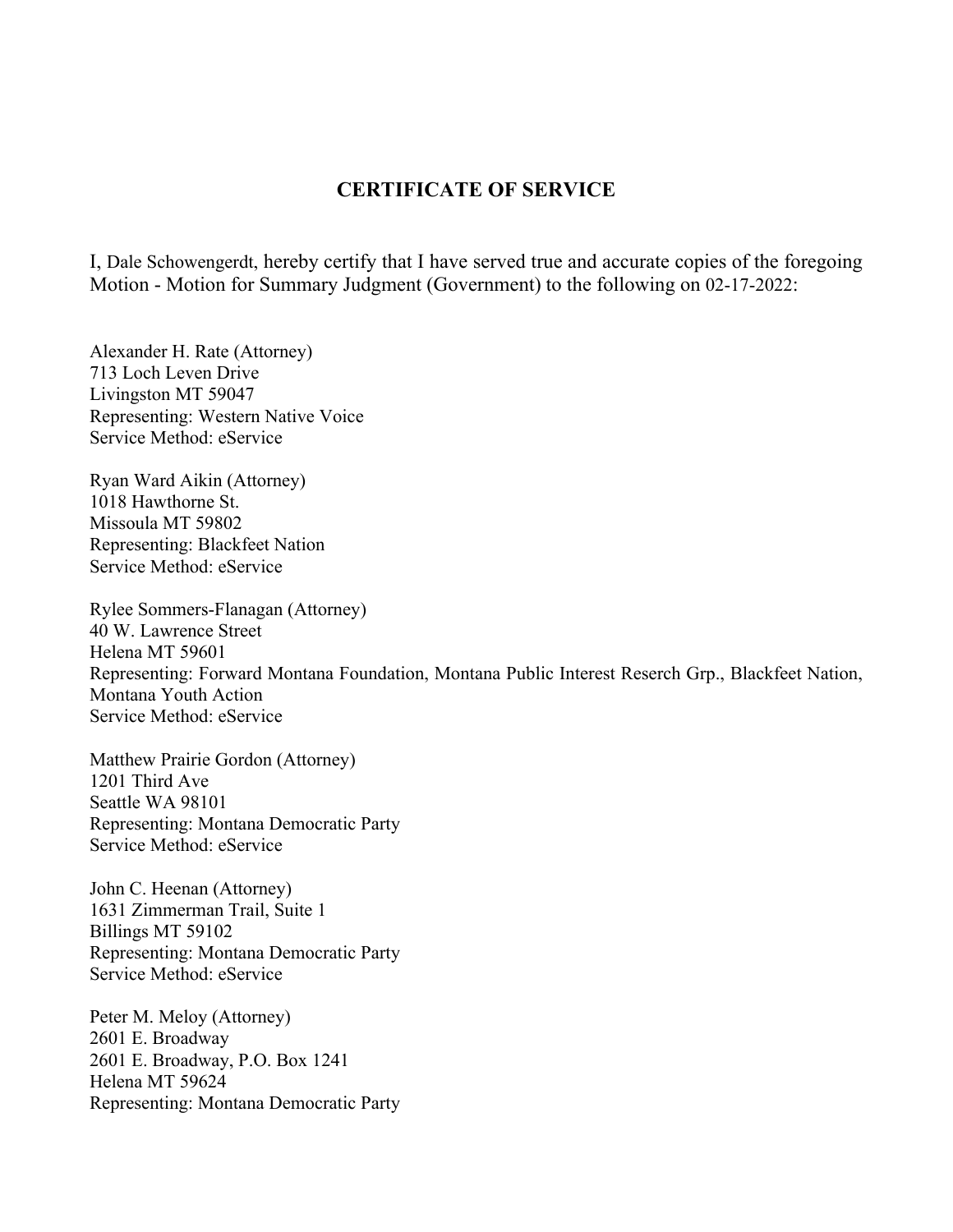Service Method: eService

David M.S. Dewhirst (Govt Attorney) 215 N Sanders Helena MT 59601 Representing: Jacobsen, Christi As Secretary Of State Of Mt Service Method: eService

Austin Markus James (Attorney) 1301 E 6th Ave Helena MT 59601 Representing: Jacobsen, Christi As Secretary Of State Of Mt Service Method: eService

David Francis Knobel (Attorney) 490 N. 31st St., Ste 500 Billings MT 59101 Representing: Jacobsen, Christi As Secretary Of State Of Mt Service Method: eService

Confederated Salish And Kootenai Tribes (Plaintiff) Service Method: Other Means by Consent

Fort Belknap Indian Community (Plaintiff) Service Method: Other Means by Consent

Northern Cheyenne Tribe (Plaintiff) P.O. Box 128 Lame Deer 59043 Service Method: Other Means by Consent

Jonathan Topa (Attorney) 125 Broad Street 18th Floor New York 10004 Representing: Western Native Voice Service Method: Other Means by Consent

Kathleen Lynn Smithgall (Attorney) P.O. Box 201401 Helena 59620 Representing: Jacobsen, Christi As Secretary Of State Of Mt Service Method: Other Means by Consent

Ian McIntosh (Attorney) 1915 S. 19th Ave P.O. Box 10969 Bozeman MT 59719 Service Method: eService E-mail Address: imcintosh@crowleyfleck.com